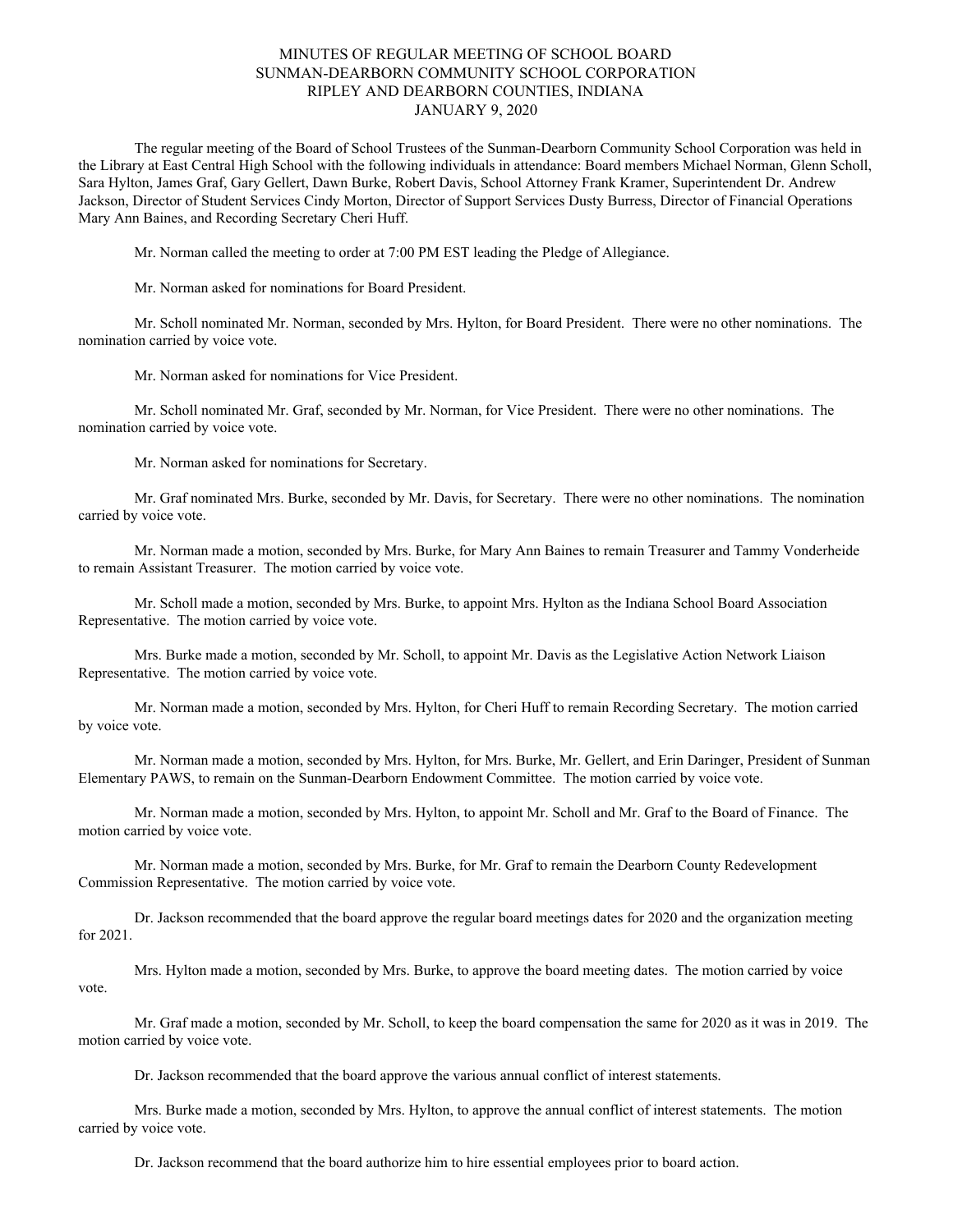Mr. Scholl made a motion, seconded by Mr. Graf, to authorize the Superintendent to hire essential employees prior to board action. The motion carried by voice vote.

Dr. Jackson read the items on the consent agenda.

- 4.1 Approval of minutes for the Regular Board Meeting on December 12, 2019
- 4.2 Approval of claims for payment (137173-137360)

4.3 Approval of personnel report

|                     | <b>Recommendation for Medical Leave</b> |                       |
|---------------------|-----------------------------------------|-----------------------|
| Name                | Building & Assignment                   | <b>Effective Date</b> |
| Removed for privacy |                                         |                       |
|                     | <b>Recommendation for Employment</b>    |                       |
| Name                | Building & Assignment                   |                       |
| Josie Bonilla       | <b>EC/FCCLA Sponsor</b>                 |                       |
| Donna Tanner        | EC/Fall Play Production Sponsor         |                       |
| Karen Herth         | EC/After Prom Committee Chair           |                       |
| Jeff Cook           | EC/Custodian                            |                       |
| Clayton Muncy       | MS/Instructional Assistant              |                       |
| Tom Coates          | MS/Long Term Substitute Teacher         |                       |
| Katie Ravenna       | <b>BE/Instructional Assistant</b>       |                       |
|                     | <b>Accept Letter of Resignation</b>     |                       |
| Name                | Building & Assignment                   | <b>Effective Date</b> |
| Kelly Traynor       | ND/Nurse                                | 01/08/2020            |
|                     | <b>Accept Letter of Retirement</b>      |                       |
| Name                | Building & Assignment                   | <b>Effective Date</b> |
| Cindy Morton        | Director of Support Services            | 06/30/2020            |
|                     | Recommendation for FT to PT             |                       |
| Name                | Building & Assignment                   | <b>Effective Date</b> |
| Cindy Hardebeck     | EC/Custodian                            | 01/10/2020            |

4.4 Approval of overnight field trip

Donna Tanner taking 9 All-State Choir students to the IMEA Conference performance in Fort Wayne, IN; leaving on January 17, 2020 and returning on January 18, 2020.

Brenda Osman taking 3 FCCLA State Officers to the FCCLA State Conference in Muncie, IN; leaving on March 3, 2020 and returning on March 7, 2020.

Ashley McConnell and Josie Bonilla taking 30-35 FCCLA students to the FCCLA State Conference in Muncie, IN; leaving on March 5, 2020 and returning on March 7, 2020.

Dr. Jackson recommended that the board approve consent agenda items 4.1 through and including 4.4.

Mr. Scholl made a motion, seconded by Mr. Graf, to approve the consent agenda items 4.1 through 4.4. The motion carried by voice vote.

Dr. Jackson asked Mr. Kramer to explain the various resolutions that need action in regards to the building project.

Mr. Gellert made a motion, seconded by Mr. Scholl, to approve the resolution Determining Need for Project. The motion carried by voice vote.

Mr. Graf made a motion, seconded by Mrs. Hylton, to approve the resolution Reapproving Building Corporation. The motion carried by voice vote.

Mr. Davis made a motion, seconded by Mr. Scholl, to approve the resolution Approving Form of Lease. The motion carried by voice vote.

Mrs. Burke made a motion, seconded by Mr. Davis, to approve the resolution Assigning Construction Bids and Contracts, Once Received. The motion carried by voice vote.

Mr. Gellert made a motion, seconded by Mrs. Hylton, to approve the resolution Approving Amended and Restated Post-issuance Compliance Procedures. The motion carried by voice vote.

Dr. Jackson presented the second reading of the various Board Policy updates and recommended that the board approve the updates.

Mr. Scholl made a motion, seconded by Mrs. Burke, to approve the board policy updates. The motion carried by voice vote.